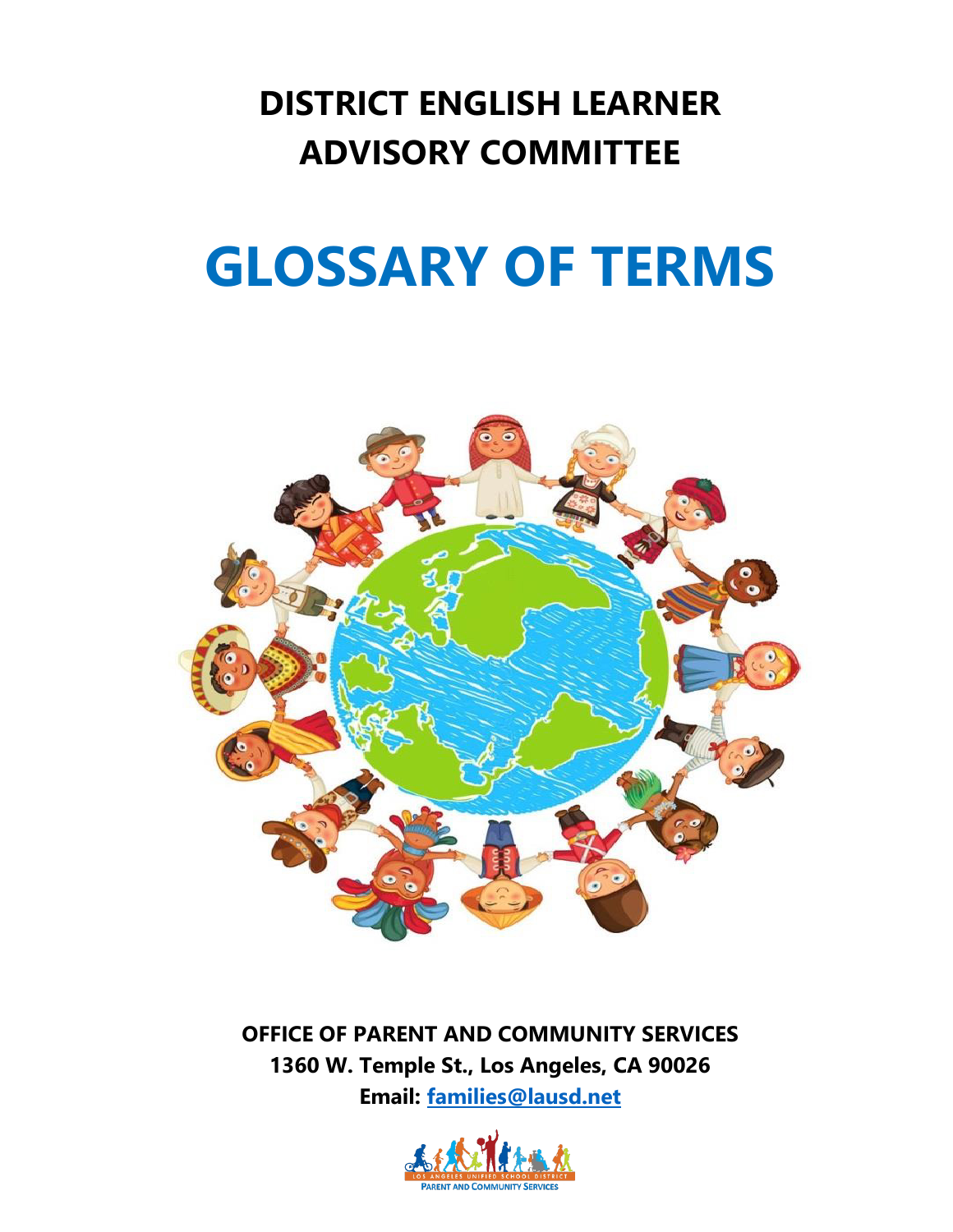|               | 2018 Master Plan                      | The 2018 Master Plan for English Learners and                                                                           |
|---------------|---------------------------------------|-------------------------------------------------------------------------------------------------------------------------|
|               | for English Learners                  | Standard English Learners will guide L.A. Unified leaders,                                                              |
|               | and Standard                          | teachers, staff, and community partners to provide the most                                                             |
|               | <b>English Learners</b>               | effective programs, services, practices, and policies so that                                                           |
|               |                                       | all English Learners and Standard English Learners succeed                                                              |
|               |                                       | and thrive.                                                                                                             |
|               | <b>Academic Language</b>              | Academic language involves "the knowledge and                                                                           |
|               |                                       | development of a repertoire of language forms and functions                                                             |
|               |                                       | that co-occur with school learning tasks across disciplines". It                                                        |
|               |                                       | includes, in addition to "academic vocabulary, the                                                                      |
|               |                                       | constellation of skills that comprise academic language                                                                 |
|               |                                       | proficiency."                                                                                                           |
| <b>AEMP</b>   | <b>Academic English</b>               | Academic English Mastery Program (AEMP) "is a                                                                           |
|               | <b>Mastery Program</b>                | comprehensive, research-based program designed to address                                                               |
|               |                                       | the language and literacy needs of African-American,                                                                    |
|               |                                       | Mexican-American, Hawaiian-American, and American Indian                                                                |
|               |                                       | students for whom standard English is not native. The                                                                   |
|               |                                       | program incorporates into the curriculum instructional                                                                  |
|               |                                       | strategies that facilitate the acquisition of standard and                                                              |
|               |                                       | academic English in classroom environments that validate,                                                               |
|               |                                       | value, and build upon the language and culture of the                                                                   |
|               |                                       | students".                                                                                                              |
| <b>ATSI</b>   | <b>Additional Targeted</b>            | Schools are eligible for additional targeted support                                                                    |
|               | <b>Support</b><br><b>Intervention</b> | improvement (ATSI) if they are among schools eligible for<br>targeted support and improvement (TSI) and if any subgroup |
|               |                                       | at the school, on its own, meets the criteria for the lowest                                                            |
|               |                                       | performing 5% of Title I schools for comprehensive support                                                              |
|               |                                       | and improvement (CSI).                                                                                                  |
|               | <b>Bilingualism</b>                   | Fluency in or use of two or more languages                                                                              |
|               |                                       |                                                                                                                         |
|               | <b>Biliteracy</b>                     | Fluency in or use of two or more languages for both oracy                                                               |
|               |                                       | and literacy                                                                                                            |
|               |                                       |                                                                                                                         |
|               | <b>Building Capacity</b>              | A widely used phrase, used to describe any effort being                                                                 |
|               |                                       | made to improve the abilities, skills, and expertise of                                                                 |
|               |                                       | educators and families                                                                                                  |
| <b>CAASPP</b> | <b>California</b>                     | The CAASPP are a series of assessments given in the state of                                                            |
|               | <b>Assessment of</b>                  | California that include the Smarter Balanced Assessments                                                                |
|               | <b>Student</b>                        | (SBA) in English Language Arts and Mathematics; California                                                              |
|               | <b>Performance and</b>                | Alternative Assessments (CAA) in English Language Arts,                                                                 |
|               | <b>Progress</b>                       | Mathematics and Science; California Science Test (CAST); and                                                            |
|               |                                       | the California Spanish Assessment (CSA). Assessment results                                                             |
|               |                                       | are published and made available to families in the CAASPP                                                              |
|               |                                       | Student Score Report (SSR),                                                                                             |
|               |                                       |                                                                                                                         |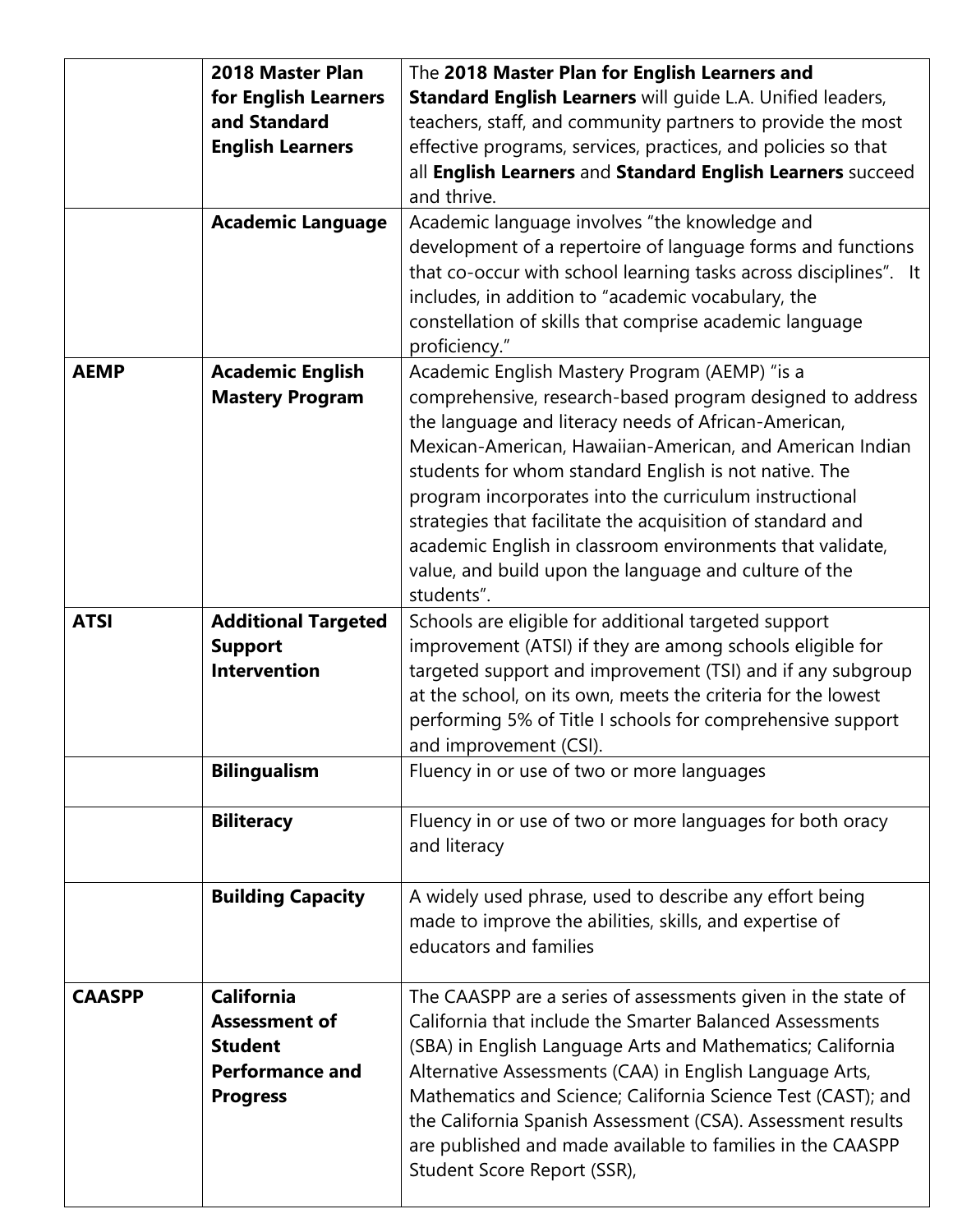|                                   |                                                             | http://www.cde.ca.gov/nr/re/ht/caaspp.asp                                                                                                                                                                                                                                                                                                                                                                                                                                                                                                                                                                                                                                                                                                                                                                                                                                                                                                                                                                                                                                                                    |
|-----------------------------------|-------------------------------------------------------------|--------------------------------------------------------------------------------------------------------------------------------------------------------------------------------------------------------------------------------------------------------------------------------------------------------------------------------------------------------------------------------------------------------------------------------------------------------------------------------------------------------------------------------------------------------------------------------------------------------------------------------------------------------------------------------------------------------------------------------------------------------------------------------------------------------------------------------------------------------------------------------------------------------------------------------------------------------------------------------------------------------------------------------------------------------------------------------------------------------------|
| <b>CA ELD</b><br><b>Standards</b> | <b>California English</b><br>Language<br><b>Development</b> | The ELD standards guide teachers in supporting English<br>Learners in the acquisition of English needed for success in<br>content areas. The ELD standards amplify areas of English<br>language development that research has shown are crucial for<br>academic learning.                                                                                                                                                                                                                                                                                                                                                                                                                                                                                                                                                                                                                                                                                                                                                                                                                                    |
|                                   | <b>California School</b><br><b>Dashboard</b>                | The California School Dashboard provides parents and<br>educators with meaningful information on school and<br>district progress so they can participate in decisions to<br>improve student learning. The Dashboard is a key part of<br>major shifts in California K-12 schools that have raised the<br>bar for student learning, transformed testing and placed the<br>focus on equity for all students. The Dashboard provides<br>information that schools can use to improve. The state<br>measures include chronic absenteeism, graduation rate,<br>suspension rate, and academic performance (which includes<br>performance in English language arts/literacy and<br>mathematics). Future state measures will include<br>performance on the California Science Test.<br>Local measures are reported by school districts, county<br>offices of education, and charter schools based on data<br>available only at the local level. These measures include<br>clean and safe buildings, school climate, parent engagement,<br>and access to a broad course of study.<br>https://www.caschooldashboard.org/ |
| <b>SSB</b>                        | <b>California State Seal</b><br>of Biliteracy               | The California State Seal of Biliteracy (SSB) is a symbol of<br>recognition by the State Superintendent of Public Instruction<br>for graduating high school students who have attended a<br>high level of proficiency in speaking, reading, and writing in<br>one or more languages in addition to English.                                                                                                                                                                                                                                                                                                                                                                                                                                                                                                                                                                                                                                                                                                                                                                                                  |
|                                   | <b>California State</b><br><b>Standards</b>                 | The California State Standards are a set of core<br>understandings, which students must to have in order to be<br>prepared for college and their careers ahead.                                                                                                                                                                                                                                                                                                                                                                                                                                                                                                                                                                                                                                                                                                                                                                                                                                                                                                                                              |
|                                   | <b>College and Career</b><br><b>Readiness</b>               | The key knowledge, skills, and abilities for achieving entry and<br>persistence in postsecondary education, and/or<br>postsecondary success in the workforce.                                                                                                                                                                                                                                                                                                                                                                                                                                                                                                                                                                                                                                                                                                                                                                                                                                                                                                                                                |
| <b>CAC</b>                        | <b>Community</b><br><b>Advisory</b><br><b>Committee</b>     | The Community Advisory Committee (CAC) for Special<br>Education advises the Board of Education, SELPA Director<br>and the Superintendent's Cabinet on the annual priorities<br>addressed in the Special Education Local Plan Area (SELPA)<br>Local Plan and advocates for effective Special Education<br>programs and services.                                                                                                                                                                                                                                                                                                                                                                                                                                                                                                                                                                                                                                                                                                                                                                              |
| CoS                               | <b>Community of</b><br><b>Schools</b>                       | The Community of Schools model is a configuration of<br>elementary, middle schools, and high schools in a Local<br>District area (neighborhood hub) headed by an administrator                                                                                                                                                                                                                                                                                                                                                                                                                                                                                                                                                                                                                                                                                                                                                                                                                                                                                                                               |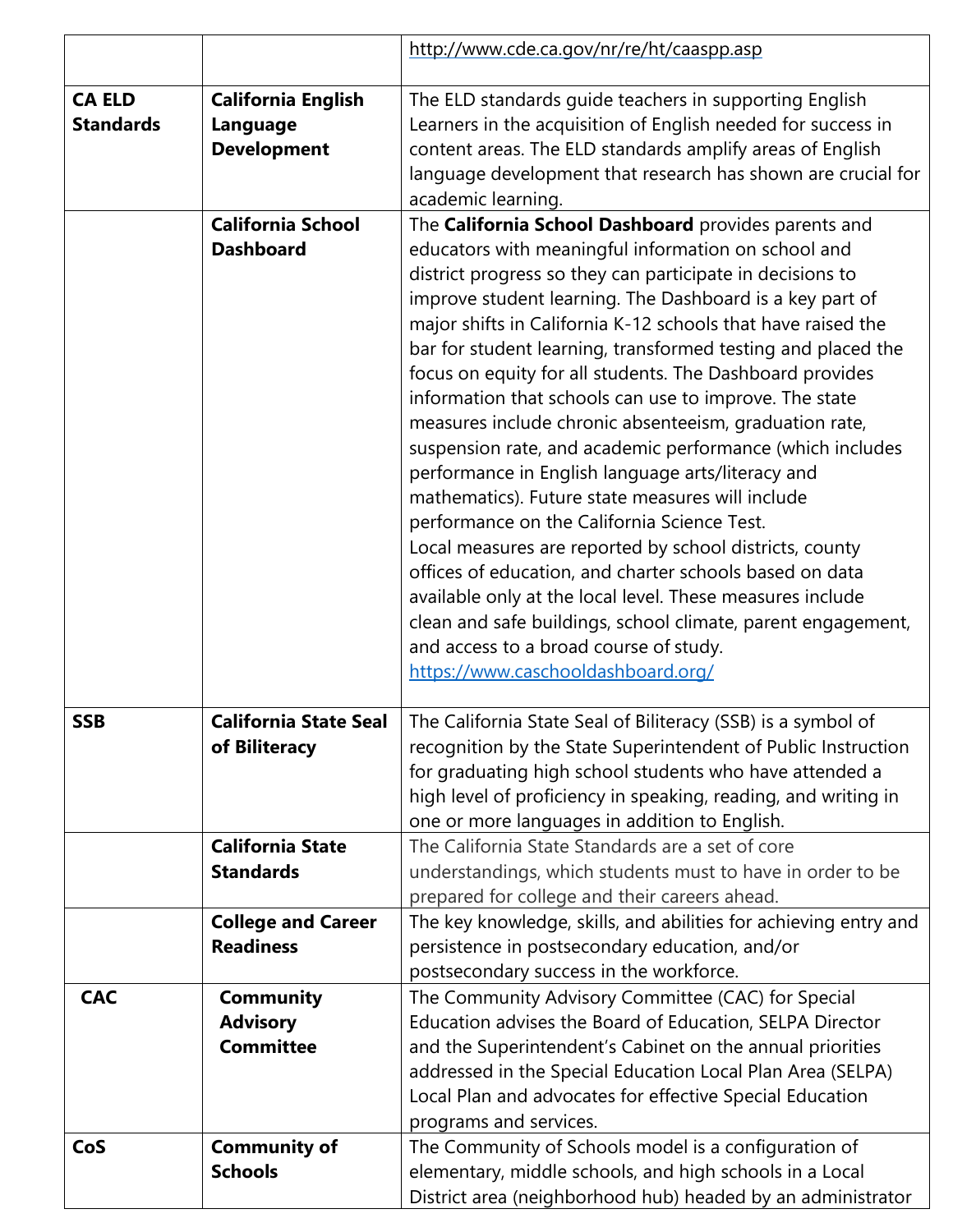|              |                                                                        | and staff to provide more direct support to students and<br>families.                                                                                                                                                                                                                                                                                                                                                                                                                                                                      |
|--------------|------------------------------------------------------------------------|--------------------------------------------------------------------------------------------------------------------------------------------------------------------------------------------------------------------------------------------------------------------------------------------------------------------------------------------------------------------------------------------------------------------------------------------------------------------------------------------------------------------------------------------|
| <b>ELD</b>   | Comprehensive<br><b>English Language</b><br><b>Development</b>         | A comprehensive ELD program includes both Designated ELD<br>(dELD) and Integrated ELD (iELD) for English Learner (EL)<br>students.                                                                                                                                                                                                                                                                                                                                                                                                         |
|              | <b>Comprehensive</b><br><b>Needs Assessment</b>                        | The purpose of the comprehensive needs assessment is to<br>provide an opportunity to review data about English learners<br>or other stakeholder groups and make recommendations for<br>increasing student success.                                                                                                                                                                                                                                                                                                                         |
| <b>CSI</b>   | <b>Comprehensive</b><br><b>Support and</b><br>Improvement              | Beginning in January 2019, the state identified schools for<br>Comprehensive Support and Improvement (CSI) status based<br>on overall low performance. CSI schools will be identified in<br>January 2019, January 2020 and every three years thereafter<br>to align with federal requirements and the Local Control and<br>Accountability Plan cycle. (MEM-062702.0)                                                                                                                                                                       |
| <b>CoSA</b>  | <b>Community of</b><br><b>Schools</b><br><b>Administrator</b>          | The Administrator of Community of Schools (COS) serves as<br>the instructional leader for a community of schools,<br>supervises, and supports school principals in aligning<br>students' needs with the resources to ensure that students are<br>prepared for college, career, and life.                                                                                                                                                                                                                                                   |
|              | <b>Data</b>                                                            | Facts and statistics collected for reference or analysis                                                                                                                                                                                                                                                                                                                                                                                                                                                                                   |
| dELD         | <b>Designated English</b><br>Language<br><b>Development</b>            | Designated English Language Development (dELD) is a<br>protected time during the regular school day where ELs are<br>actively engaged in collaborative discussions in which they<br>build awareness of language and develop skills and abilities<br>to use language. There is a strong emphasis on academic oral<br>language development.                                                                                                                                                                                                  |
| <b>DELAC</b> | <b>District English</b><br><b>Learner Advisory</b><br><b>Committee</b> | Each District with 51 or more ELs must establish a functioning<br>District English Learner Advisory Committee (DELAC). The<br>DELAC's mission is to provide an authentic parent voice<br>through engaging in review, and generating<br>recommendations, on matters pertinent to English Learner<br>programs. Comments are provided to the L.A. Unified Board<br>of Education and Superintendent to ensure that the District's<br>Local Control and Accountability Plan reflects the input of<br>District parents, a key stakeholder group. |
|              | <b>Division of Special</b><br><b>Education</b>                         | Provides information and resources to serve the unique needs<br>of individuals with disabilities so that each person will meet or<br>exceed high standards of achievement in academic and non-<br>academic skills.<br>https://achieve.lausd.net/sped                                                                                                                                                                                                                                                                                       |
| <b>DLE</b>   | <b>Dual Language</b><br><b>Education</b>                               | Dual language education (DLE) refers to programs that<br>provide grade-level content and literacy instruction to all<br>students through two languages, English and another target<br>language.                                                                                                                                                                                                                                                                                                                                            |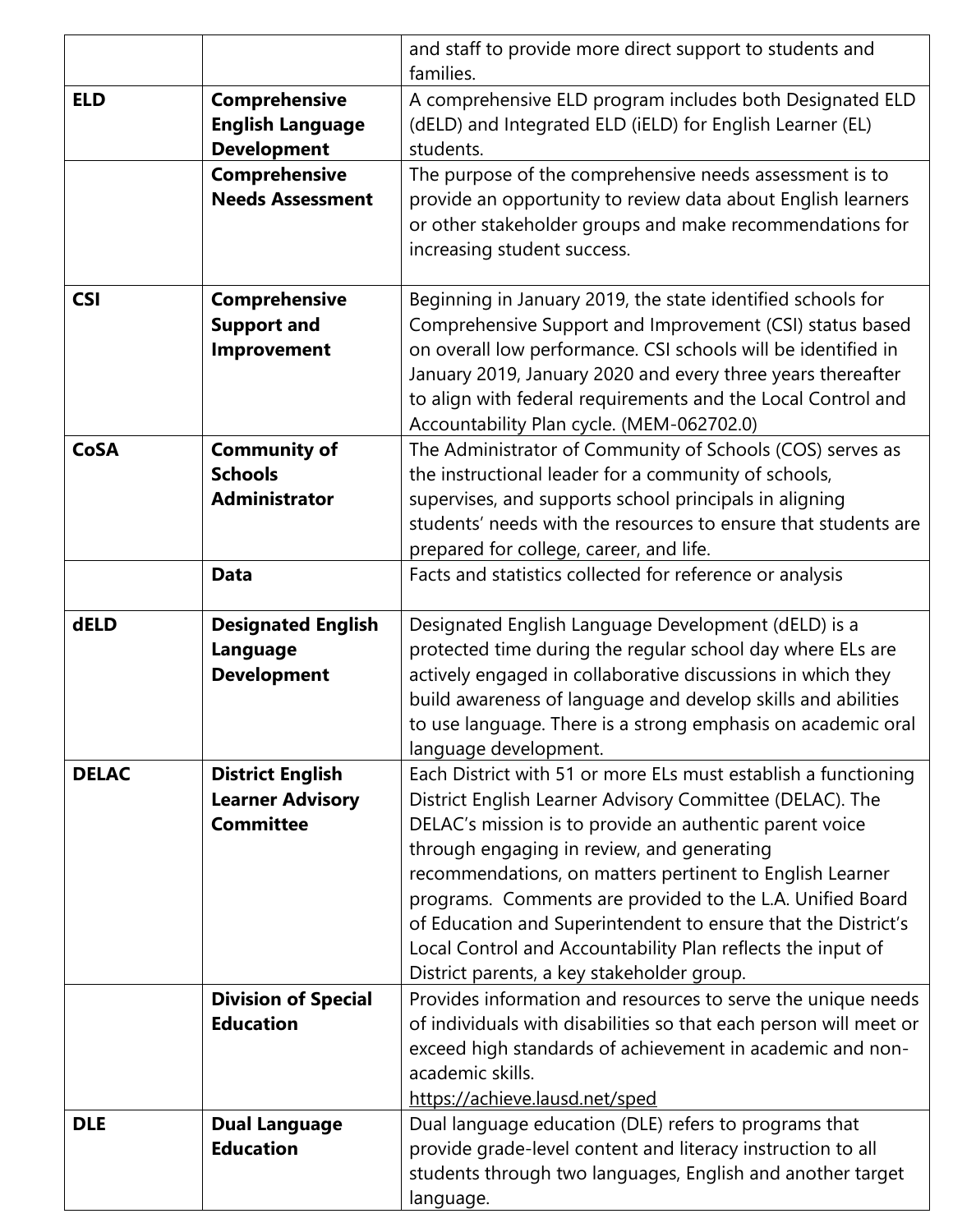| <b>DL</b>     | <b>Dual Language One-</b>   | The goals of the dual language (DL) one-way immersion           |
|---------------|-----------------------------|-----------------------------------------------------------------|
|               | way Immersion               | program are acquisition of full language proficiency and        |
|               |                             | academic achievement in two languages, English and the          |
|               |                             | target language, as well as positive cross-cultural             |
|               |                             | competencies for English learners and English-proficient        |
|               |                             | students. In one-way dual language programs, all of the         |
|               |                             |                                                                 |
|               |                             | students in class share the same language background (for       |
|               |                             | example, all native speakers of English, or all native speakers |
|               |                             | of Spanish).                                                    |
| <b>DL</b>     | <b>Dual Language (DL)</b>   | The goals of the dual language (DL) two-way immersion           |
|               | <b>Two-way Immersion</b>    | programs are acquisition of full language proficiency and       |
|               |                             | academic achievement in two languages, English and target       |
|               |                             | language, as well as positive cross-cultural competencies for   |
|               |                             | English Learners and English-proficient students. In two-way    |
|               |                             | programs, approximately half of students are native speakers    |
|               |                             | of the target language and the other half are native speakers   |
|               |                             | of English.                                                     |
| <b>DIBELS</b> | <b>Dynamic Indicators</b>   | DIBELS is a set of procedures and measures for assessing the    |
|               | of Basic Early              | acquisition of early literacy skills. They are designed to be   |
|               |                             |                                                                 |
|               | <b>Literacy Skills</b>      | short (one minute) fluency measures used to regularly           |
|               |                             | monitor the development of early literacy and early reading     |
|               |                             | skills.                                                         |
|               | <b>Effective Strategies</b> | A plan to accomplish a purpose, to obtain a specific goal or    |
|               |                             | expected result.                                                |
| <b>ELPAC</b>  | <b>English Language</b>     | ELPAC is the required state test for English language           |
|               | <b>Proficiency</b>          | proficiency (ELP) that must be given to students whose          |
|               | <b>Assessment for</b>       | primary language is a language other than English.              |
|               | <b>California</b>           |                                                                 |
| <b>ELD</b>    | <b>English Language</b>     | English Language Development (ELD) is instruction designed      |
|               | <b>Development</b>          | specifically for English language learners to develop their     |
|               |                             | listening, speaking, reading, and writing skills in English.    |
| <b>EL</b>     | <b>English Learner</b>      | An English learner is a K-12 student who, based on the results  |
|               |                             | of the English Language Proficiency Assessments for             |
|               |                             | California (ELPAC), has not developed listening, speaking,      |
|               |                             | reading, and writing proficiencies in English sufficient for    |
|               |                             | participation in the regular school program.                    |
|               |                             | *These students were previously referred to as limited          |
|               |                             | <b>English proficient (LEP).</b>                                |
| <b>ELACs</b>  | <b>English Learner</b>      | Schools with 21 or more English learners are required to        |
|               | <b>Advisory Committee</b>   |                                                                 |
|               |                             | establish an English Learner Advisory Committee (ELAC). All     |
|               |                             | parents with students attending the school with an ELAC are     |
|               |                             | eligible and encouraged to participate in the ELAC.             |
| <b>EL SWD</b> | <b>English Learner</b>      | English learners with disabilities have the same access to the  |
|               | <b>Students with</b>        | current English language development (ELD) instruction and      |
|               | <b>Disabilities</b>         | infrastructure at school sites as their nondisabled peers.      |
| <b>ESSA</b>   | <b>Every Student</b>        | The Every Student Succeeds Act (ESSA) is the most recent        |
|               | <b>Succeeds Act</b>         | reauthorization of the 1965 Elementary and Secondary Act,       |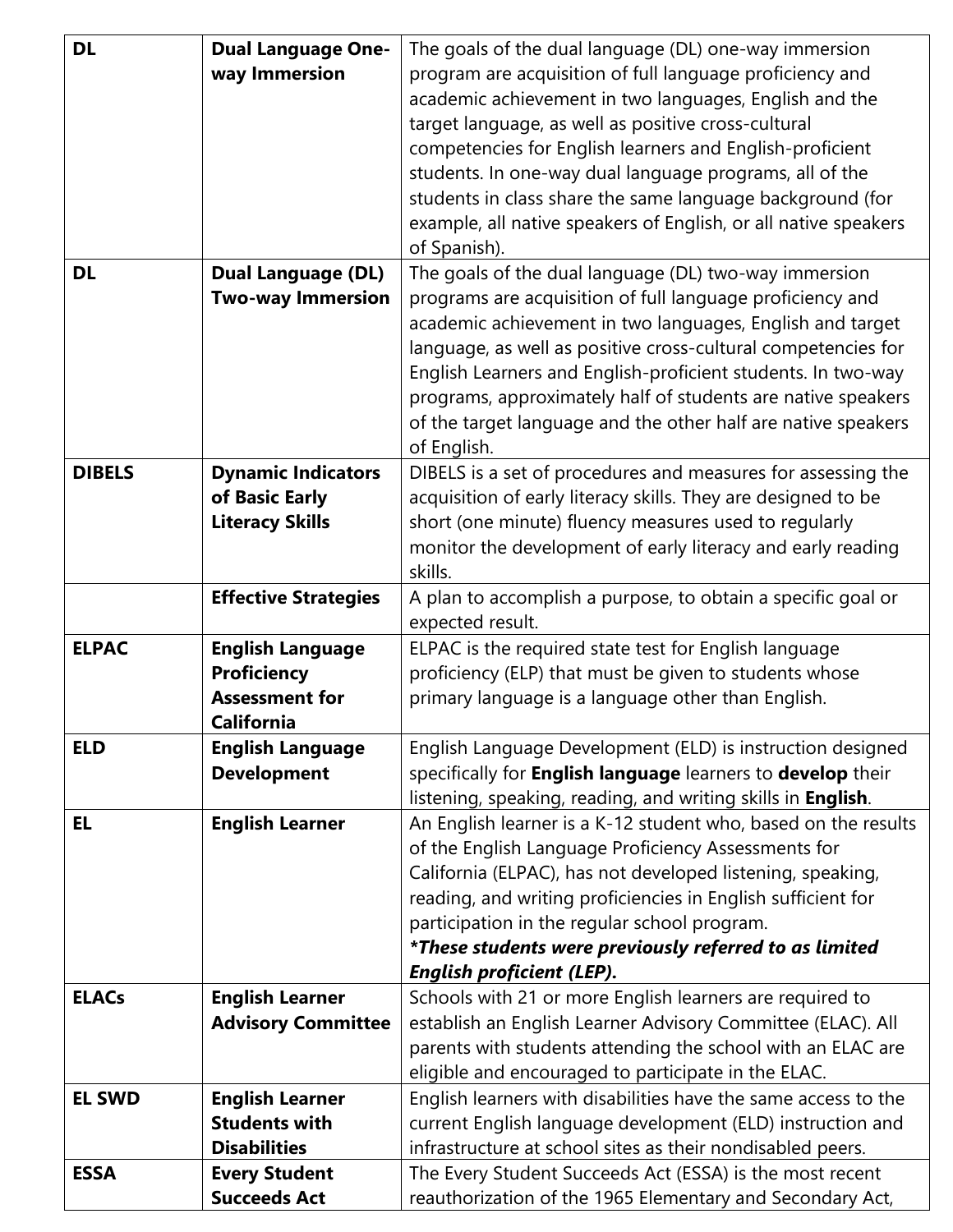|             |                                                    | which established the federal government's expanded role in                                                                      |
|-------------|----------------------------------------------------|----------------------------------------------------------------------------------------------------------------------------------|
|             |                                                    | conducting oversight of public education services in the U.S.                                                                    |
|             | <b>Evidence</b>                                    | The available body of facts or information indicating whether                                                                    |
|             |                                                    | a belief or proposition is true or valid. (Evidence based                                                                        |
|             |                                                    | strategies, actions or services)                                                                                                 |
|             | <b>Federal Categorical</b>                         | Federal categorical funding is financial support from the                                                                        |
|             | <b>Funding</b>                                     | federal government that allows resources to be allocated to                                                                      |
|             |                                                    | supplement the core instructional program (i.e. must                                                                             |
|             |                                                    | supplement and not supplant). It is allocated based on                                                                           |
|             |                                                    | student characteristics such as low income and English                                                                           |
| <b>FPM</b>  |                                                    | language learners.                                                                                                               |
|             | <b>Federal Program</b><br><b>Monitoring</b>        | A process that involves data and document review,<br>stakeholder interviews, and classroom observations of                       |
|             |                                                    | categorical programs administered by the District. The                                                                           |
|             |                                                    | process ensures that districts meet fiscal and program                                                                           |
|             |                                                    | requirements of federal categorical programs and mandated                                                                        |
|             |                                                    | areas of state responsibility.                                                                                                   |
|             | <b>Federal and State</b>                           | The Federal and State Education Programs (FSEP) Branch, in                                                                       |
|             | <b>Education Programs</b>                          | partnership with two Title I Coordinators assigned to each                                                                       |
|             | <b>Branch</b>                                      | Local District, provides technical support on:                                                                                   |
|             |                                                    | Title I, Part A, Fiscal and Program Requirements<br>$\bullet$                                                                    |
|             |                                                    | Federal Program Monitoring (FPM)<br>$\bullet$                                                                                    |
|             |                                                    | School Plan for Student Achievement (SPSA)                                                                                       |
|             |                                                    | School-wide Programs (SWP)                                                                                                       |
|             |                                                    | Title I Equitable Participation in Private Schools                                                                               |
|             |                                                    | https://achieve.lausd.net/fsep/                                                                                                  |
| <b>HLS</b>  | <b>Home Language</b>                               | The Home Language Survey (HLS) is a questionnaire used to                                                                        |
|             | <b>Survey</b>                                      | determine the student's primary language and whether the                                                                         |
|             |                                                    | student will be required to take an assessment for English                                                                       |
|             |                                                    | language proficiency.                                                                                                            |
| <b>IEP</b>  | <b>Individualized</b>                              | A written plan created for a student with learning disabilities                                                                  |
|             | <b>Education Plan</b>                              | by the student's teachers, parents or guardians, the school                                                                      |
|             |                                                    | administrator, and other interested parties. The plan is                                                                         |
|             |                                                    | tailored to the student's specific needs and abilities and                                                                       |
|             |                                                    | outlines goals for the student to reach. The IEP should be                                                                       |
| <b>IFEP</b> |                                                    | reviewed at least once a year.                                                                                                   |
|             | <b>Initial Fluent English</b><br><b>Proficient</b> | Students at this level have well developed oral (listening and<br>speaking) and written (reading and writing) skills in English. |
|             |                                                    | They can use English to learn and communicate in meaningful                                                                      |
|             |                                                    | ways that are appropriate to different tasks, purposes, and                                                                      |
|             |                                                    | audiences in a variety of social and academic contexts. They                                                                     |
|             |                                                    | may need occasional linguistic support to engage in familiar                                                                     |
|             |                                                    | social and academic contexts. They may need light support                                                                        |
|             |                                                    | to communicate on less familiar tasks and topics.                                                                                |
| <b>iELD</b> | <b>Integrated English</b>                          | ELD taught throughout the day and across disciplines,                                                                            |
|             | Language                                           | Integrated ELD (iELD) is the pairing of language and content                                                                     |
|             | <b>Development</b>                                 | instruction that provides ELs with opportunities to engage in                                                                    |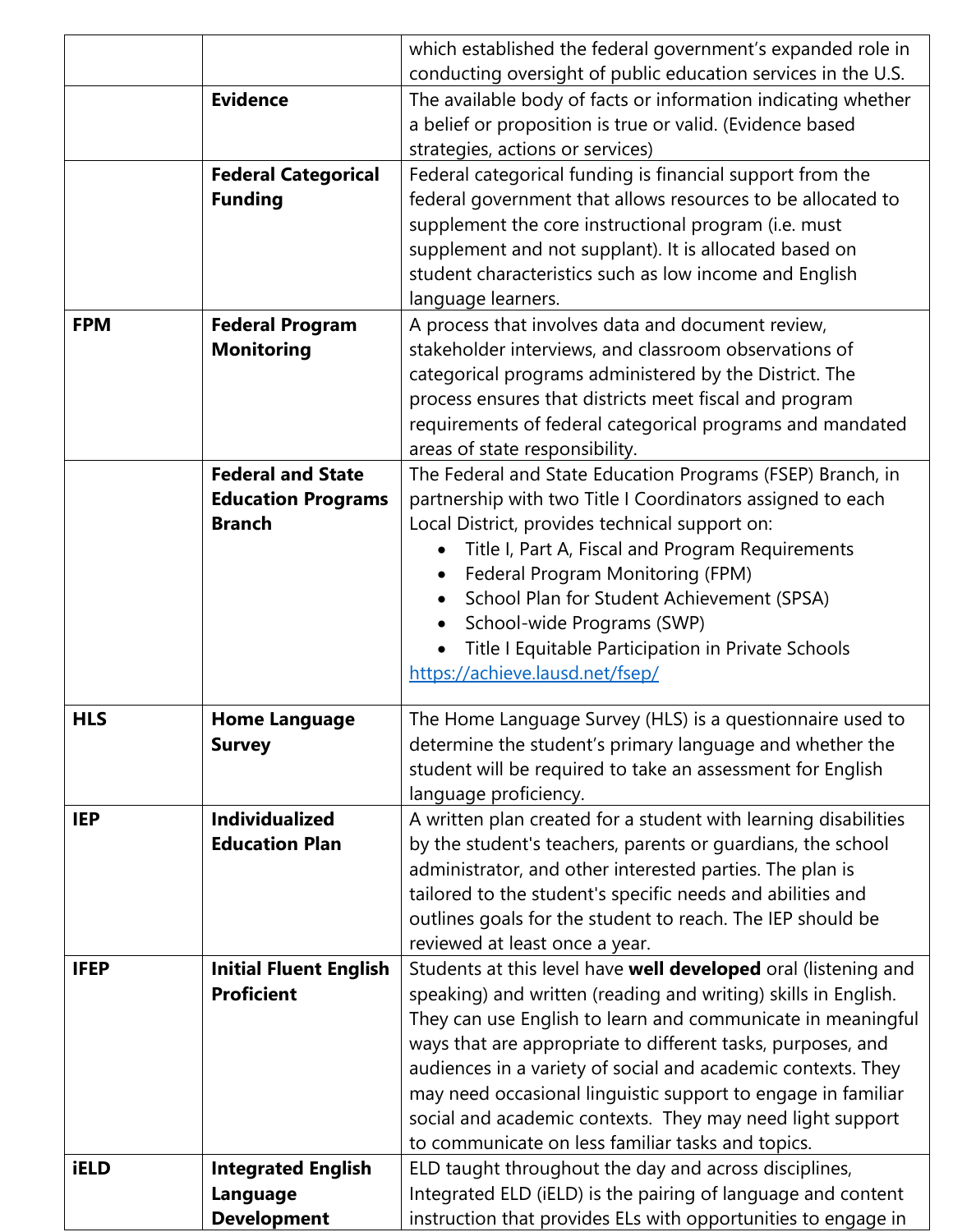|             |                            | collaborative academic conversations, comprehend texts, and       |
|-------------|----------------------------|-------------------------------------------------------------------|
|             |                            | effectively express themselves in speaking, writing, thereby      |
|             |                            | resulting in a deeper understanding of the concepts,              |
|             |                            | language and syntactical structures or the discipline.            |
| <b>LCP</b>  | <b>Learning Continuity</b> | This plan replaces the requirement to complete a Local            |
|             | Plan                       | Control and Accountability Plan for the 2020-2021 school          |
|             |                            | year and is intended to memorialize the planning process for      |
|             |                            | the District's response to the COVID-19 pandemic. The plan        |
|             |                            | describes stakeholder engagement, distance learning               |
|             |                            | expectations, state and federal funding, learning loss            |
|             |                            | mitigation strategies and plans for in-person instruction.        |
| <b>LCAP</b> | <b>Local Control and</b>   | A plan that describes how the District intends to meet annual     |
|             | <b>Accountability Plan</b> | goals for all students, with specific activities to address state |
|             |                            | and local priorities.                                             |
|             | <b>Local Control and</b>   | The LCAP Federal Addendum provides Local Educational              |
|             | <b>Accountability Plan</b> | Agencies with the opportunity to document their approach to       |
|             | <b>Federal Addendum</b>    | maximizing the impact of federal investments in support of        |
|             | - (LCAP Federal            | underserved students.                                             |
|             | Addendum)                  |                                                                   |
| <b>LCFF</b> | <b>Local Control</b>       | LCFF provides base, supplemental, and concentration funds to      |
|             | <b>Funding Formula</b>     | districts and charter schools. LCFF creates funding targets       |
|             |                            | based on student characteristics and provides greater             |
|             |                            | flexibility to use these funds to improve student outcomes.       |
| LTEL's      | <b>Long-tern English</b>   | Long-term English learners (LTELs) are those English learner      |
|             | <b>Learners</b>            | students who have completed six full years in U.S. schools        |
|             |                            | (i.e., beginning their seventh year and beyond) without           |
|             |                            | meeting criteria for reclassification.                            |
|             | <b>Mainstream English</b>  | Mainstream, or standard, English, can be defined as the           |
|             |                            | language variety most often used in education, media,             |
|             |                            | government, and business. Standard English is "the language       |
|             |                            | that is used by teachers and students for the purpose of          |
|             |                            | acquiring new knowledge and skillsimparting new                   |
|             |                            | information, describing ideas, and developing students'           |
|             |                            | conceptual understanding."                                        |
| <b>MELD</b> | <b>Mainstream English</b>  | Mainstream English Language Development (MELD) is a               |
|             | Language                   | responsive instructional intervention that develops listening,    |
|             | <b>Development</b>         | speaking, reading, and writing skills in mainstream and           |
|             |                            | academic English.                                                 |
|             | <b>Measureable</b>         | Specific, measurable information collected to track               |
|             | <b>Outcomes</b>            | accomplishment of the project's outcomes. (Goals set to           |
|             |                            | improve pupil outcomes, based on needs assessment)                |
| <b>MEP</b>  | <b>Migrant Education</b>   | The Migrant Education Program (MEP) is a federally funded         |
|             | Program                    | program, under the Every Student Succeed Act (ESSA), that         |
|             |                            | offers supplemental services to migratory children ages 3 to      |
|             |                            | 21. A child is considered a "migrant student" if the parent,      |
|             |                            |                                                                   |
|             |                            | guardian, or family member in the household is a migratory        |
|             |                            | worker in the agricultural, dairy, lumber, packing, fishing, or   |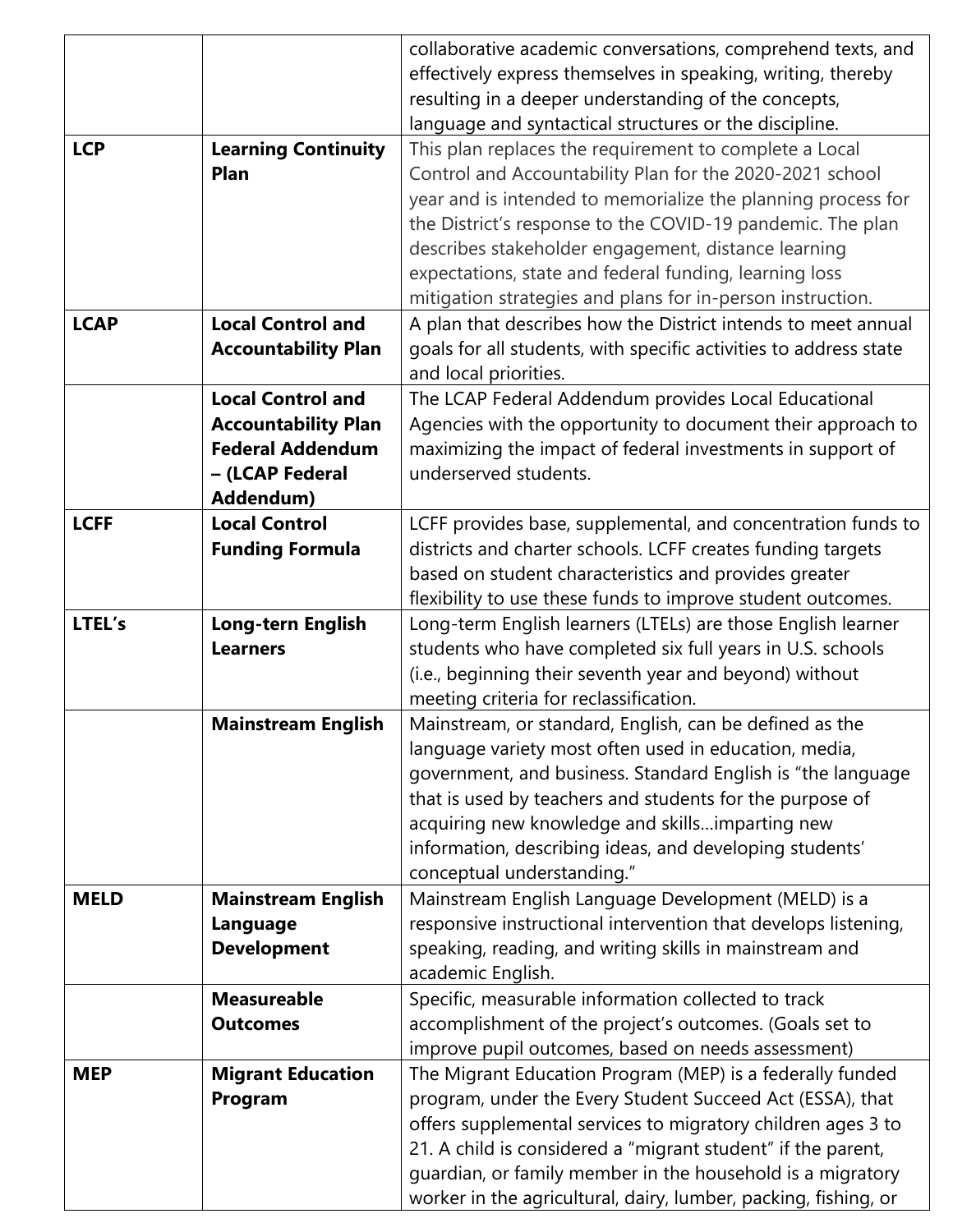| livestock industries who has performed the work within the                                                 |  |
|------------------------------------------------------------------------------------------------------------|--|
| last 36 months and has traveled with that child.                                                           |  |
| <b>MMED</b><br><b>Multilingual</b><br>Multilingual and Multicultural Education Department (MMED)           |  |
| serves over 200,000 students, each with individual needs and<br>and                                        |  |
| unique pathways to academic success. MMED ensures<br><b>Multicultural</b>                                  |  |
| <b>Education</b><br>enriched language supports in every learning environment                               |  |
| and supports the urgency to ensure a relevant and rigorous<br><b>Department</b>                            |  |
| educational program that is accessible to all. Programs are                                                |  |
| tailored to meet the individual learning needs of our diverse                                              |  |
| English learners and all language learners on their pathway to                                             |  |
| bilingualism and biliteracy. MMED educational programs                                                     |  |
| reflect updated                                                                                            |  |
| research                                                                                                   |  |
| practice                                                                                                   |  |
| monitoring                                                                                                 |  |
| resources on instructional delivery models.                                                                |  |
| Programs such as Dual Language Education and World                                                         |  |
| Languages are open to all.                                                                                 |  |
| https://achieve.lausd.net/mmed/                                                                            |  |
| <b>Newcomer Student</b><br>Newcomer students are students who have arrived in the U.S.                     |  |
| within the past two years, who exhibit a spectrum of                                                       |  |
| instructional needs.                                                                                       |  |
| <b>PAC</b><br><b>Parent Advisory</b><br>The Parent Advisory Committee (PAC) provides an authentic          |  |
| <b>Committee</b><br>parent voice through engaging in review and generating                                 |  |
| advice and comment to the LAUSD Board of Education and                                                     |  |
| Superintendent, to ensure that the District's Local Control                                                |  |
| and Accountability Plan reflects the input of District parents,                                            |  |
| a key stakeholder group.                                                                                   |  |
| District and school level documents that describe how district<br><b>PFEP</b><br><b>Parent and Family</b>  |  |
| <b>Engagement Policy</b><br>and school staff will partner with parents of children                         |  |
| participating in Title I, Part A programs to increase student                                              |  |
|                                                                                                            |  |
| academic achievement. (ESSA, Section 1116)                                                                 |  |
| <b>Parent Portal</b><br>A one-stop online system that connects parents and legal                           |  |
| guardians to their child's information, such as attendance,                                                |  |
| progress towards graduation, grades and assignments.                                                       |  |
| Parents can track the reclassification progress of English                                                 |  |
| learners, update emergency telephone numbers, receive                                                      |  |
| special education support, apply for Extended School Year                                                  |  |
| services, view active IEP and services delivery and view                                                   |  |
| standardized test resultsand much more.                                                                    |  |
| https://parentportalapp.lausd.net/parentaccess                                                             |  |
| <b>Potential Long-term</b><br>English learner students with four to 5.9 year as an English<br><b>PTELs</b> |  |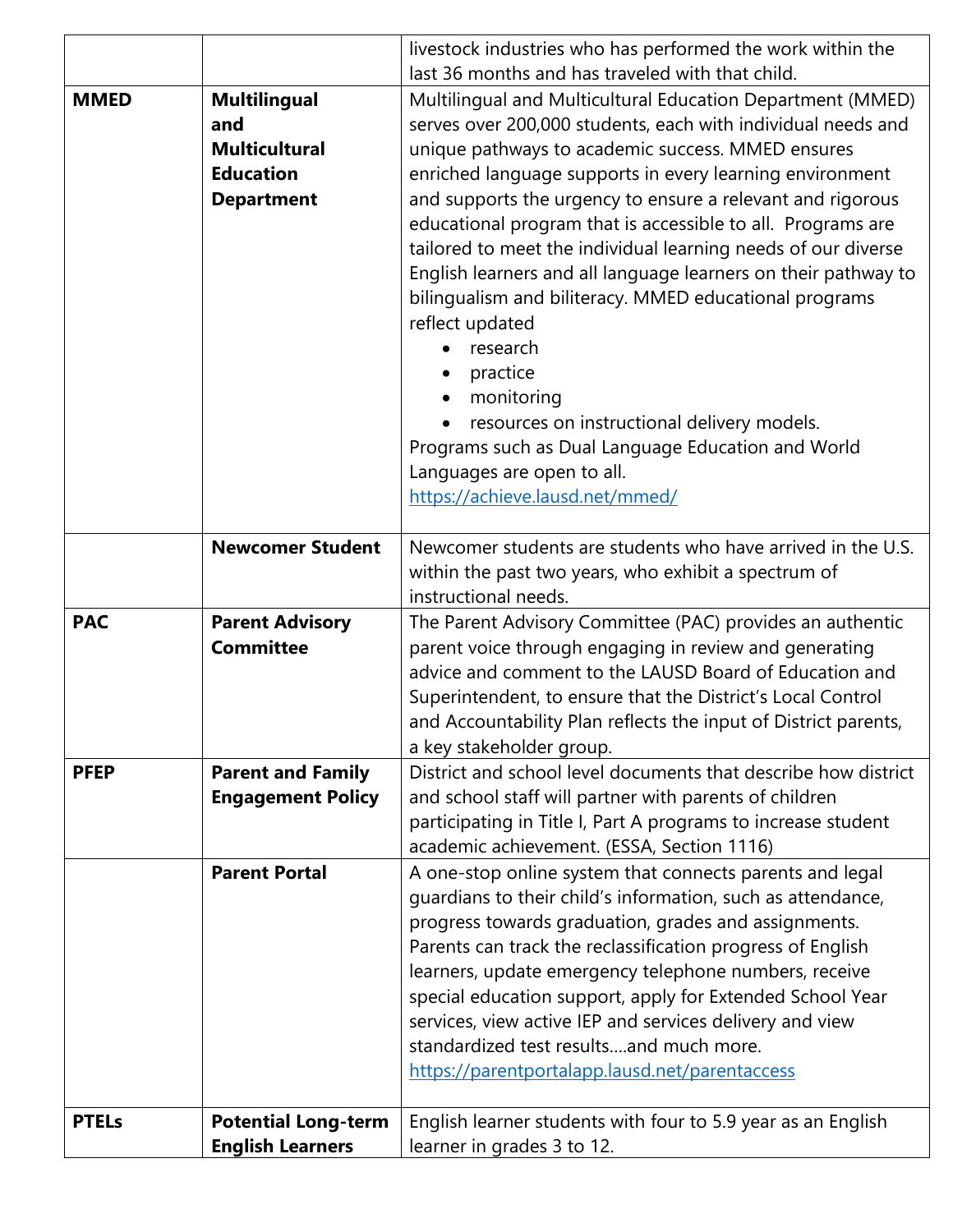|             | <b>Reclassification</b>                                        | Reclassification is the process whereby a student is                                                                                                                                                                                                                                                                                                                                                                                                                                                                                                                       |
|-------------|----------------------------------------------------------------|----------------------------------------------------------------------------------------------------------------------------------------------------------------------------------------------------------------------------------------------------------------------------------------------------------------------------------------------------------------------------------------------------------------------------------------------------------------------------------------------------------------------------------------------------------------------------|
|             |                                                                | reclassified from English learner status to fluent English<br>proficient (RFEP) status.                                                                                                                                                                                                                                                                                                                                                                                                                                                                                    |
| <b>RFEP</b> | <b>Reclassified Fluent</b>                                     |                                                                                                                                                                                                                                                                                                                                                                                                                                                                                                                                                                            |
|             |                                                                | English learners are reclassified to fluent English proficient                                                                                                                                                                                                                                                                                                                                                                                                                                                                                                             |
|             | <b>English Proficient</b><br><b>Students</b>                   | based on multiple criteria that align with California Education<br>Code.                                                                                                                                                                                                                                                                                                                                                                                                                                                                                                   |
|             |                                                                | Assessment of language proficiency, using an objective<br>$\bullet$<br>assessment instrument, including but not limited to,<br>the state test of English language development.<br>Teacher evaluation, including but not limited to, a<br>$\bullet$<br>review of the student's curriculum mastery.<br>Parent/guardian opinion and consultation.<br>$\bullet$<br>Comparison of student performance in basic skills<br>against an empirically established range of<br>performance in basic skills based on the performance<br>of English proficient students of the same age. |
|             | <b>Required Parent</b><br><b>Notifications</b>                 | Schools provide a copy of the Initial Notification of Enrollment<br>in Instructional Programs for English Learners:<br>with an explanation of available program options,<br>$\bullet$<br>along with details regarding the goals and key<br>elements of each program<br>And reclassification criteria is also provided at this time                                                                                                                                                                                                                                         |
|             | <b>Resources</b>                                               | Provide (organization) with materials, money, staff, and other<br>assets necessary for effective operation.                                                                                                                                                                                                                                                                                                                                                                                                                                                                |
| <b>SES</b>  | <b>School Experience</b>                                       | The School Experience Survey is an annual survey                                                                                                                                                                                                                                                                                                                                                                                                                                                                                                                           |
|             | <b>Survey</b>                                                  | administered in the Fall to all LAUSD schools. Survey results<br>provide schools with important feedback from teachers, staff,<br>students and parents.                                                                                                                                                                                                                                                                                                                                                                                                                    |
|             | <b>School-Parent</b><br><b>Compact</b>                         | A school-parent compact is a written agreement between the<br>school and the parents of children participating in Title I, Part<br>A programs that identifies the activities that the parents, the<br>entire school staff, and the students will undertake to share<br>the responsibility for improved student academic<br>achievement.                                                                                                                                                                                                                                    |
| <b>SPSA</b> | <b>School Plan for</b><br><b>Student</b><br><b>Achievement</b> | The SPSA is a blueprint to improve the academic performance<br>of all students to the level of the targeted performance goals<br>of the Every Student Succeeds Act (ESSA) and the LAUSD<br><b>District Scorecard.</b>                                                                                                                                                                                                                                                                                                                                                      |
| <b>SSC</b>  | <b>School Site Council</b>                                     | The School Site Council (SSC) function is to ensure that all<br>federal parental involvement mandates are met, specifically<br>Title I Parent and Family Engagement Policy, School-Parent<br>Compact, and parent engagement budget.                                                                                                                                                                                                                                                                                                                                        |
|             | <b>Schoology</b>                                               | Schoology is a learning management system with a<br>gradebook supported by LAUSD.                                                                                                                                                                                                                                                                                                                                                                                                                                                                                          |
| <b>SEL</b>  | <b>Social and</b><br><b>Emotional Learning</b>                 | Social and emotional learning (SEL) is the process through<br>which children and adults understand and manage emotions,<br>set and achieve positive goals, feel and show empathy for                                                                                                                                                                                                                                                                                                                                                                                       |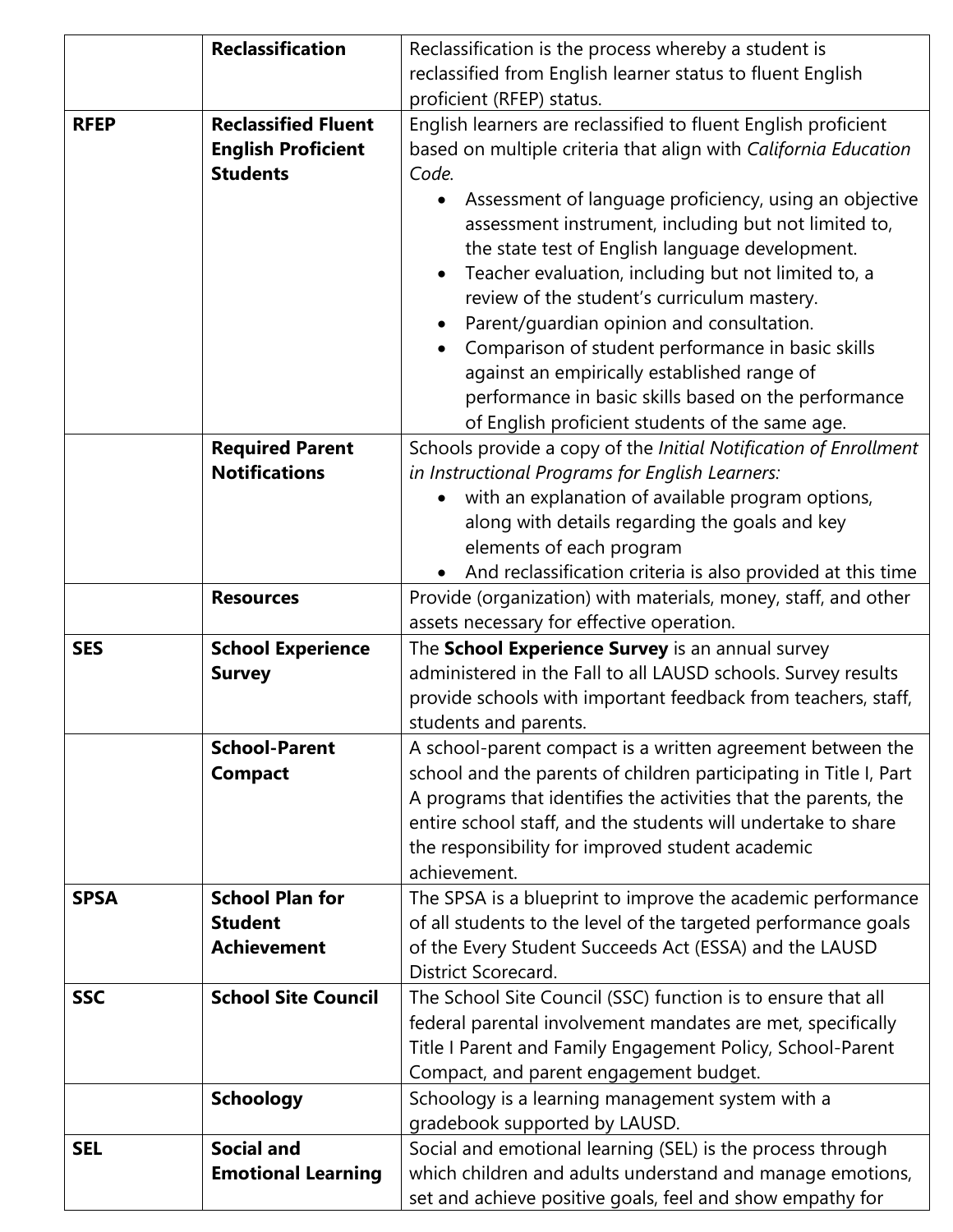|             |                                             | others, establish and maintain positive relationships, and                                                           |
|-------------|---------------------------------------------|----------------------------------------------------------------------------------------------------------------------|
|             |                                             | make responsible decisions.                                                                                          |
| <b>SBAC</b> | <b>Smarter Balanced</b>                     | SBAC is a set of computer based tests and performance tasks                                                          |
|             | <b>Assessment</b>                           | that allow students to show what they know and are able to                                                           |
|             | <b>California</b>                           | do. It is based on the Common Core State Standards (CCSS)                                                            |
|             |                                             | for English language arts/literacy (ELA) and mathematics and                                                         |
|             |                                             | has three components designed to support teaching and                                                                |
|             |                                             | learning throughout the year: the summative assessments, the                                                         |
|             |                                             | interim assessments, and the Digital Library of formative                                                            |
|             |                                             | assessment tools.                                                                                                    |
|             | <b>Stakeholders</b>                         | Refers to anyone who is invested in the welfare and success of                                                       |
|             |                                             | a school and its students, including administrators, teachers,                                                       |
|             |                                             | staff members, students, parents, families, community                                                                |
|             |                                             | members, local business leaders, and elected officials such as                                                       |
|             |                                             | school board members, city council members, and state                                                                |
|             |                                             | representatives.                                                                                                     |
| <b>SEL</b>  | <b>Standard English</b>                     | Standard English learners (SELs) are students who speak                                                              |
|             | <b>Learner</b>                              | English, but whose home language is different from the                                                               |
|             |                                             | school variety of English, which is called Mainstream English.                                                       |
|             | <b>Students with</b>                        | A student who requires additional or specialized services or                                                         |
|             | <b>Exceptional Needs</b>                    | accommodations in order to learn and participate in school.                                                          |
| <b>SENI</b> | <b>Student Equity</b><br><b>Needs Index</b> | "Student Equity Needs Index" (SENI) was developed to                                                                 |
| <b>SSPT</b> |                                             | identify the neediest schools based on a variety of criteria.                                                        |
|             | <b>Student Support</b>                      | The SSPT offers a systematic approach to close opportunity<br>and achievement disparities among student subgroups by |
|             | and Progress Team                           | building on existing services that respond effectively to                                                            |
|             |                                             | unique student needs using a whole child approach. The SSPT                                                          |
|             |                                             | seeks to achieve the following goals:                                                                                |
|             |                                             | Support students in acquiring linguistic, academic,                                                                  |
|             |                                             | behavioral, and social competencies                                                                                  |
|             |                                             | Assist schools in enhancing collaborative and                                                                        |
|             |                                             | supportive cultures for all stakeholders                                                                             |
| <b>TSP</b>  | <b>Targeted Student</b>                     | Those students considered to be Low Income, English Learner                                                          |
|             | <b>Population</b>                           | and Foster Youth under the definitions provided within the                                                           |
|             |                                             | CA Education Code for the Local Control Funding Formula.                                                             |
| <b>TSI</b>  | <b>Targeted Support</b>                     | Beginning in January 2021 and annually, the State will identify                                                      |
|             | and Improvement                             | schools for Targeted Support and Intervention (TSI) status.                                                          |
|             |                                             | Schools are identified based on consistent or chronic low                                                            |
|             |                                             | performance of subgroups.                                                                                            |
|             | <b>Title III</b>                            | LAUSD receives federal Title III funds to provide supplemental                                                       |
|             |                                             | direct services to ELs beyond the core program requirements.                                                         |
| <b>UCP</b>  | <b>Uniform Complaint</b>                    | A complaint under the Uniform Complaint Procedures (UCP)                                                             |
|             | <b>Procedures</b>                           | is a written and signed statement alleging a violation of                                                            |
|             |                                             | federal or state laws governing certain educational programs.                                                        |
|             |                                             |                                                                                                                      |

## **Appendix**